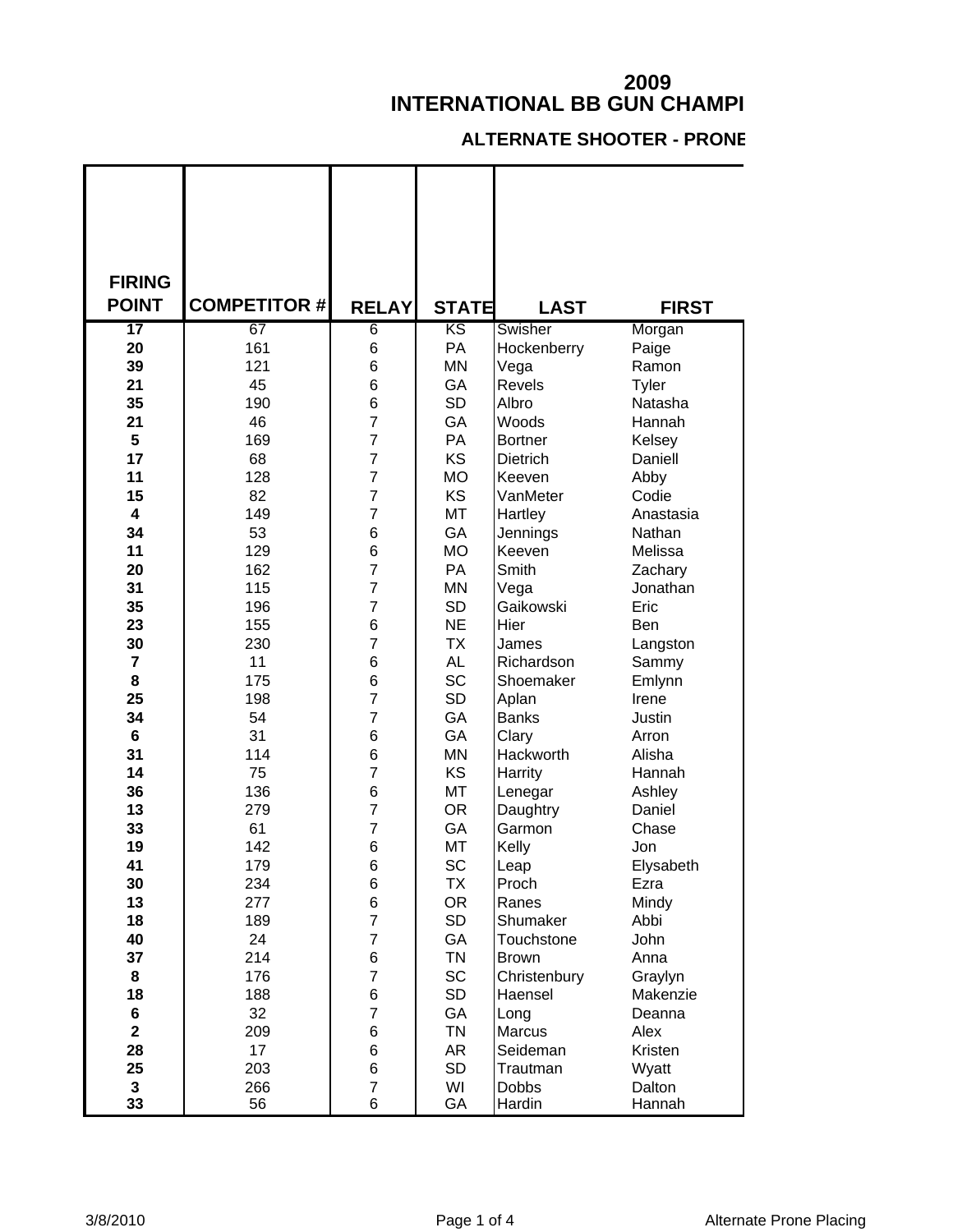| $\overline{22}$ | 273 | 7              | NE        | Olson          | <b>Bryce</b>   |
|-----------------|-----|----------------|-----------|----------------|----------------|
| 10              | 86  | $\overline{7}$ | <b>KS</b> | Pearson        |                |
| 24              | 237 | 7              | <b>TX</b> | Sultemeier     | Ross           |
| 15              | 81  | 6              | <b>KS</b> | <b>Bruner</b>  | Jesse          |
| 42              | 39  | $\overline{7}$ | GA        | McClenden      | Jordana        |
| 36              | 135 | 7              | MT        | Roe            | Ivan           |
| 42              | 38  | 6              | GA        | Tatum          | Carrie         |
| 40              | 25  | 6              | GA        | Tyrolt         | Grant          |
| 4               | 146 | 6              | MT        | Crisafulli     | Jameson        |
| 24              | 240 | 6              | TX        | Dowdy          | Caleb          |
| 37              | 217 | $\overline{7}$ | <b>TN</b> | <b>Robbins</b> | <b>Brigham</b> |
| $\mathbf{2}$    | 210 | 7              | <b>TN</b> | Tinkle         | John Allen     |
| 22              | 272 | 6              | <b>NE</b> | Keller         | Dalton         |
| $\mathbf 3$     | 264 | 6              | WI        | Durst          | Zach           |
| 14              | 74  | 6              | KS        | Gardner        | Serra          |
| 5               | 168 | 6              | PA        | Hohney         | Jordan         |
| 27              | 96  | 7              | <b>KS</b> | Renyer         | Eric           |
| 39              | 122 | 7              | MN        | Schmidt        | Cody           |
| 26              | 254 | 6              | VA        | Cash           | Ryan           |
| 26              | 257 | 7              | VA        | Lee            | Trey           |
| 10              | 89  | 6              | KS        | Swearngin      | Grant          |
| 27              | 94  | 6              | KS        | Meggison       | Jason          |
| 16              | 108 | 6              | LA        | Camus          | Dylan          |
| 32              | 247 | 6              | VA        | Paulette       | CJ             |
| 12              | 102 | 6              | LA        | Henry          | Laney          |
| 28              | 18  | $\overline{7}$ | AR        | Harlow         | Kinder         |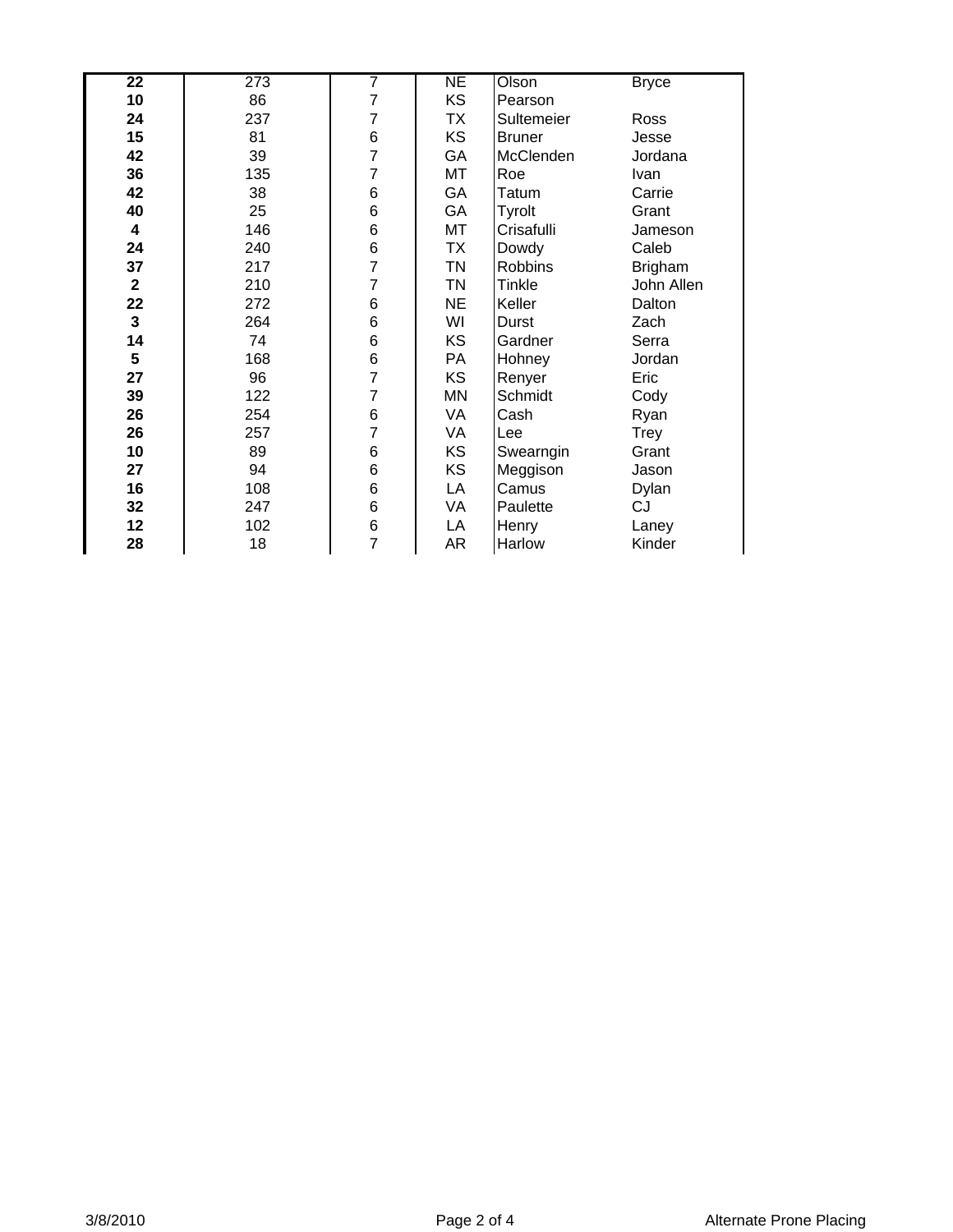## **ONSHIP MATCH**

## **E PLACING**

| <b>TEAM</b>                           | <b>PRONE</b>   | <b>PLACING</b>    |
|---------------------------------------|----------------|-------------------|
| Riley/Pattawatomie 4H                 | 99.08<br>99.06 | 1<br>$\mathbf{2}$ |
| Penns Valley<br><b>Buffalo Maroon</b> | 98.07          | 3                 |
| <b>Tift County 4H</b>                 | 98.051         | 4                 |
| <b>Marshall County</b>                | 98.05          | 5                 |
| <b>Tift County 4H</b>                 | 98.04          | 6                 |
| Harrisburg H&A BBG Rifleman           | 97             | $\overline{7}$    |
| Riley/Pattawatomie 4H                 | 97             | $\overline{7}$    |
| Washington Jaycee                     | 97             | $\overline{7}$    |
| Flint Hills Jr. Shooters              | 97             | $\overline{7}$    |
| <b>Glendive Lead Devils</b>           | 96             | 11                |
| <b>Paulding County</b>                | 96             | 11                |
| Washington Jaycee                     | 96             | 11                |
| Penns Valley                          | 96             | 11                |
| <b>Buffalo Gold</b>                   | 96             | 11                |
| <b>Marshall County</b>                | 95             | 16                |
| Homestead 4H                          | 95             | 16                |
| Gillespie County 4H                   | 95             | 16                |
| Shelby Co. Shooting Sports Assc.      | 95             | 16                |
| Anderson Aces                         | 95             | 16                |
| Pierre Jr. Shooters                   | 94             | 21                |
| <b>Paulding County</b>                | 94             | 21                |
| Backwoods Bunch                       | 94             | 21                |
| <b>Buffalo Gold</b>                   | 94             | 21                |
| <b>Wyandotte County</b>               | 94             | 21                |
| <b>Gallatin Valley</b>                | 94             | 21                |
| Oregon Timber Beasts                  | 93             | 27                |
| <b>Walton County 4H</b>               | 93             | 27                |
| Laurel Shooting Ed Program            | 93             | 27                |
| Carolina Sharpshooters                | 93             | 27                |
| Gillespie County 4H                   | 93             | 27                |
| Oregon Timber Beasts                  | 93             | 27                |
| <b>Humboldt Sharpshooters</b>         | 93             | 27                |
| <b>Cherokee County</b>                | 93             | 27                |
| Livingston JC Pioneers                | 92             | 35                |
| <b>Anderson Aces</b>                  | 92             | 35                |
| <b>Humboldt Sharpshooters</b>         | 92             | 35                |
| Backwoods Bunch                       | 92             | 35                |
| Bend of the River                     | 92             | 35                |
| Washington County 4H                  | 92             | 35                |
| Pierre Jr. Shooters                   | 92             | 35                |
| <b>Richland Area Jaycees</b>          | 91             | 42                |
| <b>Walton County 4H</b>               | 91             | 42                |